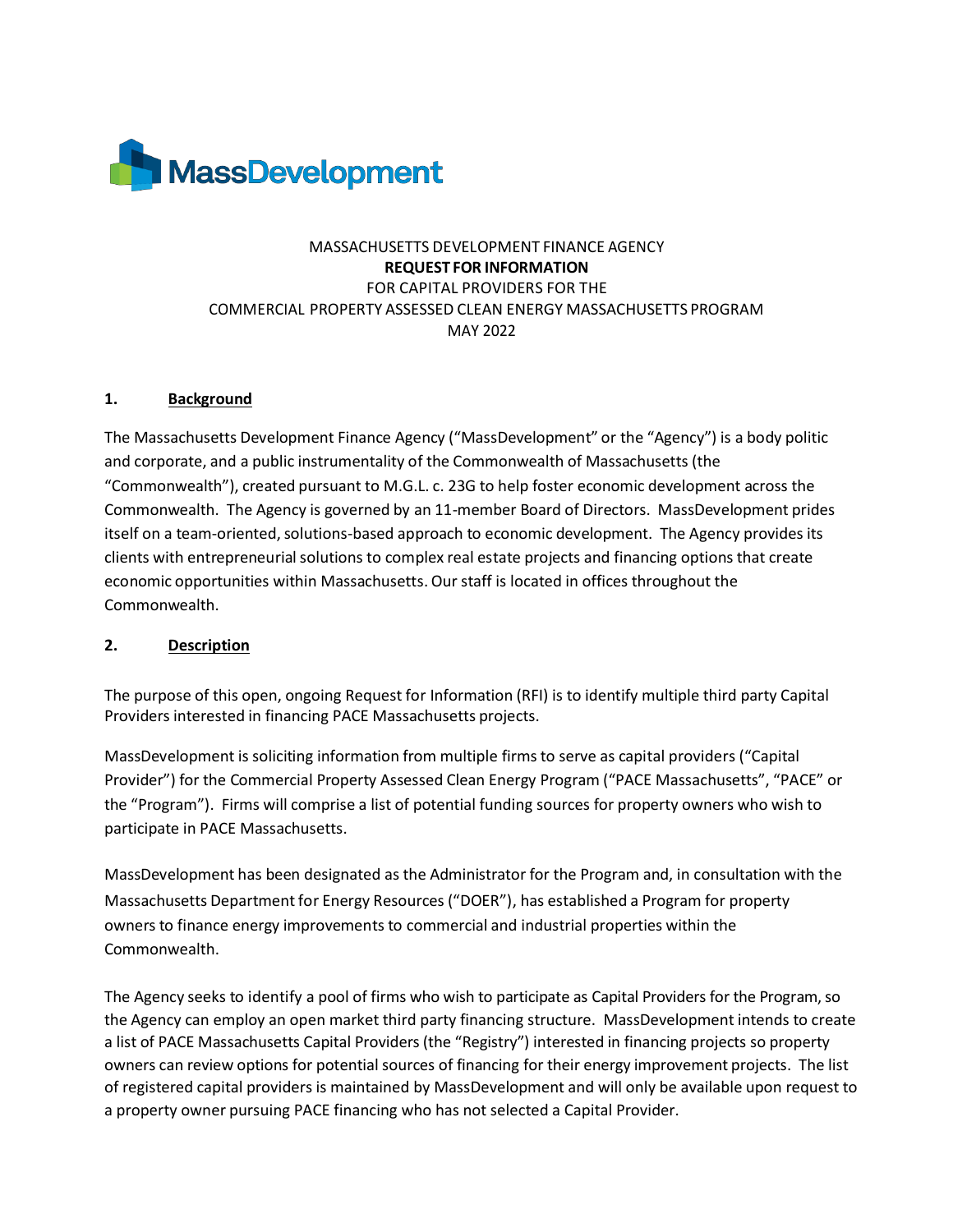### **3. Submission of Information**

Any Capital Provider interested in offering PACE financing in Massachusetts should provide information sufficient, as determined by MassDevelopment, to include them in the Registry.

This is an open, ongoing solicitation and there is no due-date for responses. Questions concerning this solicitation must be submitted via email t[o PACE@massdevelopment.com](mailto:PACE@massdevelopment.com.)**.**

Respondents may not contact any Agency staff (except as outlined above), Agency Board members, individuals at the Commonwealth's Executive Office for Administration & Finance ("EOAF"), DOER or any other Commonwealth department or agency staff or officials regarding this solicitation. Any inquiries or other communications related to this solicitation are required to be addressed only to [PACE@massdevelopment.com.](mailto:PACE@massdevelopment.com.) This restriction extends from the date of this solicitation and continues until solicitation is closed. Failure to observe this prohibition shall be grounds for disqualification.

Information should be in PDF format. Responses should be clearly marked "Request for Information for Capital Providers for the Commercial Property Assessed Clean Energy Program." Responses must be submitted via email to: [PACE@massdevelopment.com.](mailto:PACE@massdevelopment.com)

This solicitation and any addenda hereto will be posted on the appropriate page of MassDevelopment's website [\(http://www.massdevelopment.com/rfp-rfq/\)](http://www.massdevelopment.com/rfp-rfq/).

### **4. Process**

Please note that information that you submit to MassDevelopment may be subject to a request for public disclosure under Massachusetts or federal public records laws. If you wish to request that certain information in your submission not be disclosed under the public records laws, the cover letter to MassDevelopment with your submission must specifically request confidential treatment for certain information and citing the relevant exemption you believe applies to your information.

Any information for which you are requesting confidential treatment should be separated and electronically segregated from the other material and clearly marked "Confidential Supplement."

The Agency reservesthe right to waive any of the informalities of this solicitation, to request additional information or clarification from any firm, to negotiate with any firm, or reject any or all responses or parts of responses.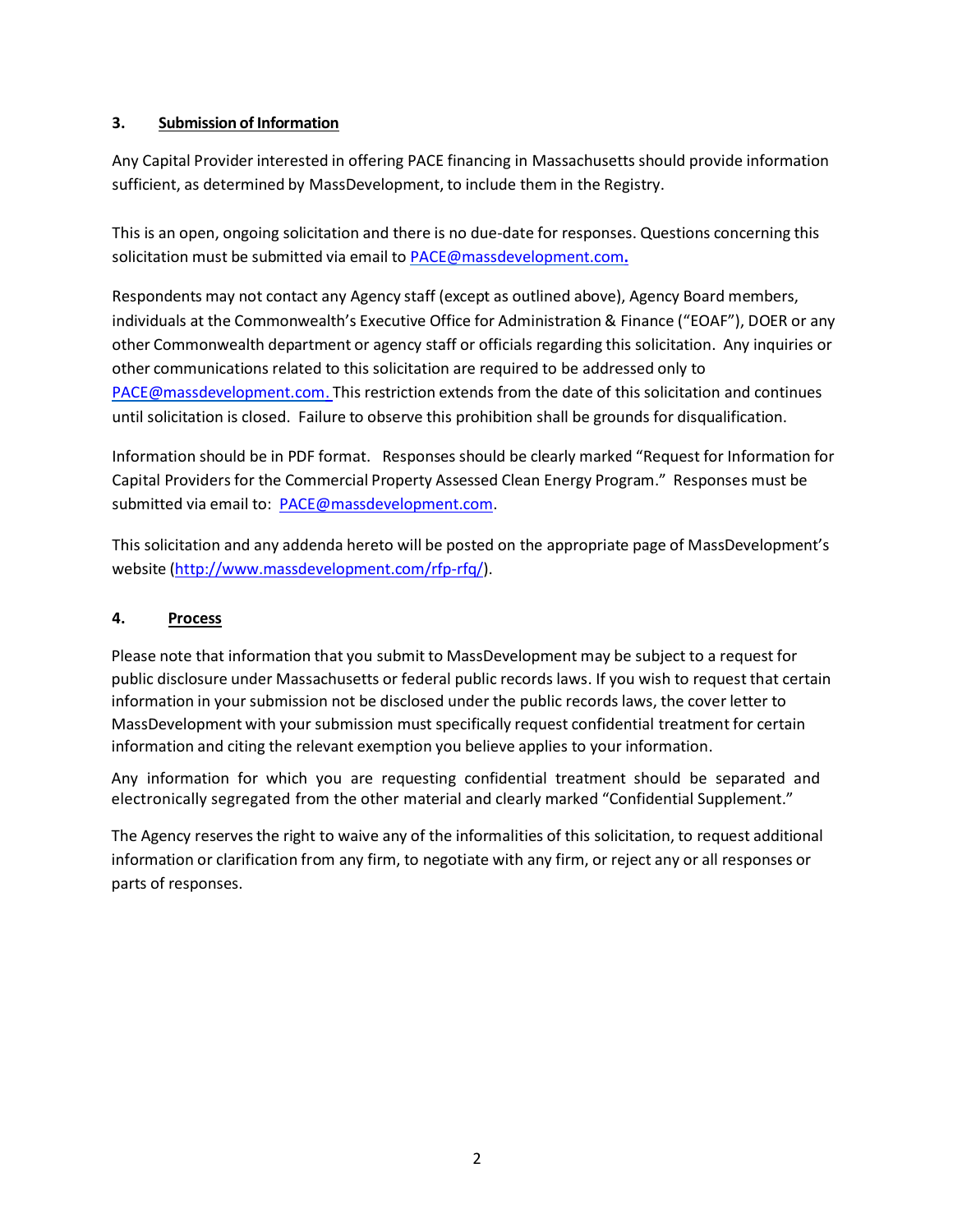### **5. PACE Massachusetts Program Background and Summary of Relevant Process**

Pursuant to Chapter 23M of the Massachusetts General Laws, the Agency is establishing the Program in consultation with the DOER. PACE financing will be secured (principal and interest) by an assignment of a PACE betterment assessment lien on the qualifying commercial or industrial property to be improved. The lien is imposed by the municipality in where the project is located with the consent of the property owner. For each PACE financing, each participating municipality will enter into the Municipal Assessment and Assignment agreement with MassDevelopment, outlining the municipality's and MassDevelopment's roles and responsibilities.

The Agency has developed the various Agreements that will be used for a PACE financing (see *[PACE](https://www.massdevelopment.com/assets/what-we-offer/pace/FINAL_Guidelines07312021.pdf)  [Guidelines](https://www.massdevelopment.com/assets/what-we-offer/pace/FINAL_Guidelines07312021.pdf)* ). A capital provider participating in this solicitation is agreeing to the use of the agreements (those that are relevant to a capital provider in a transaction, e.g., "Form of PACE Massachusetts Financing Agreement").

A summary of the portion of the Program that is relevant to the services contemplated by this solicitation follows:

- i. A proposed project is reviewed and approved by the Agency and DOER for participation in the Program;
- ii. The Property owner of the qualifying commercial or industrial property is notified of the approval and arranges for project financing with the PACE capital provider of its choice;
- iii. MassDevelopment gives preliminary notice to the municipality in which the project is located of an approved PACE application on the applicable commercial/industrial property;
- iv. At closing, the PACE assessment is levied on the property and lien is recorded in the applicable Registry of Deeds, on behalf of the municipality by MassDevelopment, and is assigned by the municipality to MassDevelopment; MassDevelopment, in turn, assigns the PACE lien to the PACE Capital provider;
- v. The municipality will collect PACE betterment assessment installment payments from the property owner (usually billed as a separate line item on the property owner's real estate tax bill from the municipality; frequency will vary depending on the municipality but is generally expected to be quarterly); term will vary but will generally be 10 to 20 years;
- vi. The municipality will pay over to the Paying Agent via wire or electronic transfer the PACE betterment assessment payments collected from the property owner within 30 days of receipt;
- vii. The Paying Agent will disburse each PACE betterment assessment payment received, after deduction of applicable administrative amounts, to the applicable PACE capital provider. The Paying Agent will pay the applicable administrative amounts to MassDevelopment;
- viii. In event of a non-payment, MassDevelopment's Betterment Assessment Consultant will send required notices and correspondence;
- ix. In the event of non-payment, the Capital provider has the right to exercise its rights and remedies and begin the foreclosure process.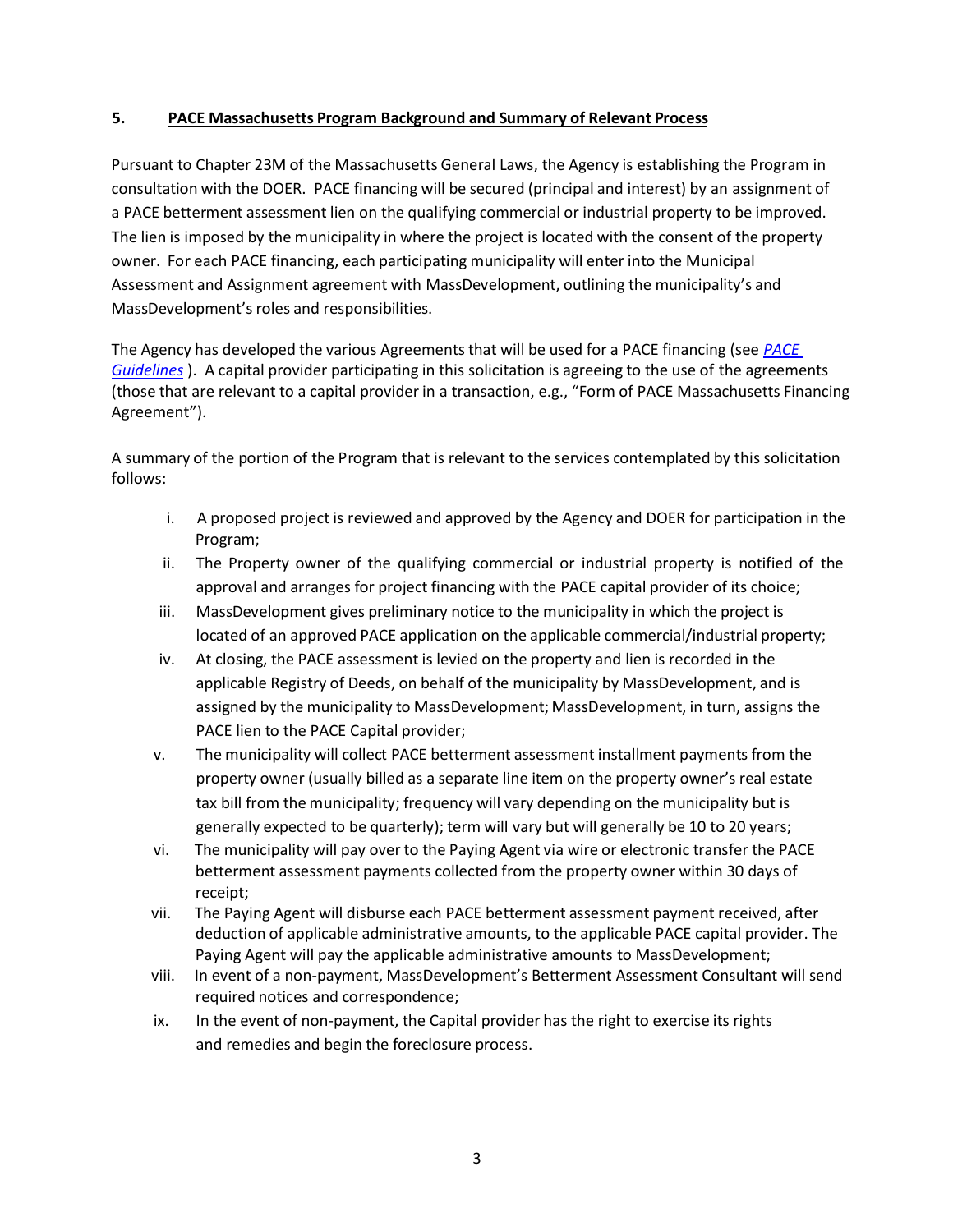# **6. Elements of the Response**

All responses shall provide the information requested below.

**A.** Responses to include the following:

a) Transmittal letter from an appropriate officer of your institution which: (i) Confirms interest to provide financing for PACE Massachusetts projects, (ii) Indicates the key point of contact for your institution for follow-up discussions, and (iii) identifies its organizational status(bank, savings bank, insurance company, investment company, private entity, etc.)

b) The name of the principal regulator(s) of your institution (such as, Federal Reserve Board, the OCC, etc.). If not a regulated firm or financial institution, provide the names, titles, emails, and direct telephone numbers of three professional references for thefirm or, if recently formed, for the firm's principal partners.

c) Further background on your institution (including years in business andtotal assets) that demonstrate the capabilities and interest to provide financing for PACE projects. Also, please indicate if your institution currently provides financing for other PACE Program(s), which one(s) and amount financed to date. MassDevelopment will confirm that you are registered and/or qualified to do businessin these states and Massachusetts.

d) The number and names of the respondent's staff, including addresses and emails, that can be devoted to these transactions.

e) Amount of Commercial PACE capital your institution would be willing to provide to the Massachusetts market. This number will be non-binding.

f) Expected terms for PACE financing include: Basic structure, terms, minimum/maximumsizes, payment schedules, prepayment options, etc., and typical interest rates (range) and any additional fees.

g) Please confirm that none of the funds that will be used to fund the loan to the borrower are derived, directly or indirectly, from parties that are subject to economic sanctions under the U.S. Treasury Office of Financial Assets Control (OFAC) regulations.

https:/[/www.treasury.gov/about/organizational-structure/offices/pages/office-of-](http://www.treasury.gov/about/organizational-structure/offices/pages/office-of-) foreign-assetscontrol.aspx

- h) Please confirm that your firm will comply with federal anti-money laundering laws.
- i) In addition to the above, privately held firms shall provide:
	- i. Independent certification as to availability of funds from the firm's bank or broker
	- ii. Organizational documentation, including your registration and/or qualification with the Massachusetts Secretary of State to do business in Massachusetts
	- iii. Names and addresses of the executive management, including theManaging member of an LLC, and members of the board of directors of the firm
	- iv. Provide the identity of the top 3 equity owners of the firm and their ownership percentage
	- v. Names and addresses of all those with beneficial ownership of 25% or more ofthe equity in, and/orshares of, the firm